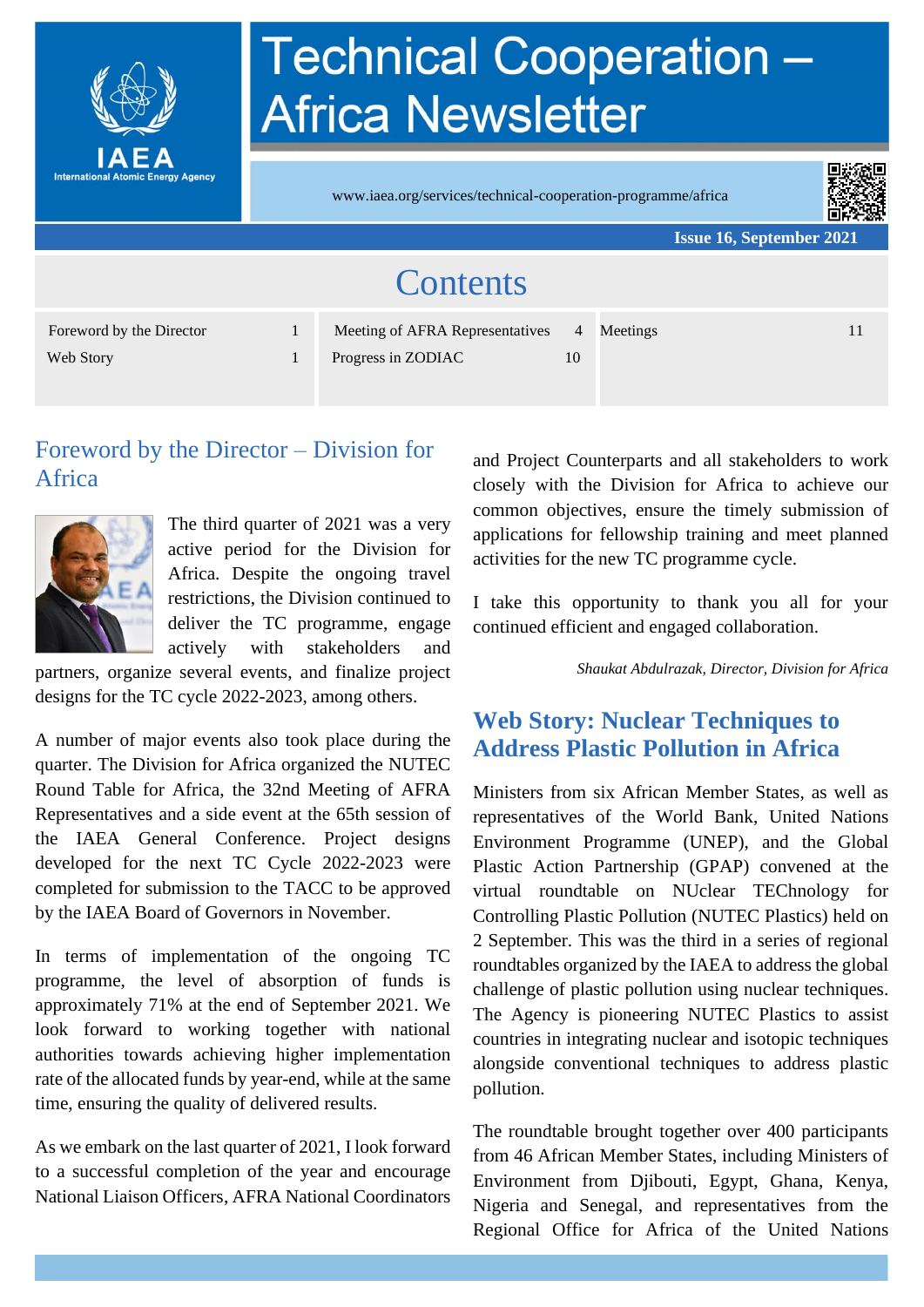Environment Programme (UNEP) and the United nations Economic Commission for Africa (UNECA).

The Ministerial segment of the event was moderated by IAEA Director General Rafael Mariano Grossi, who pointed out that important initiatives and policies have been put in place in many countries to start looking at the issue of plastic pollution and providing solutions. "The IAEA is bringing to the table the contribution of nuclear sciences, technologies and applications, which is very important," he said.



*Over 400 participants from 46 countries in Africa attended the virtual NUTEC Plastics roundtable.*

Peter Thomson, the UNSG's Special Envoy for the Ocean, delivered a recorded keynote speech, in which he noted that the state of the ocean's health was scientifically measurable as being in decline. "One of the greatest tasks of our time is to stop that decline and to restore the good health of the ocean," he emphasized.

Hua Liu, IAEA Deputy Director General and Head of the IAEA's Department of Technical Cooperation, highlighted the need for plastic materials to be produced and used in a far more sustainable way. "We must step away from the linear 'take-make-waste' model, and move towards a sustainable circular economy for plastics, built on the 4R principles: reduce, reuse, recycle and renew," he said.

"Through NUTEC Plastics, the IAEA seeks synergies and partnerships with other international efforts to address plastic pollution," he added. "It will also provide a solid platform for North-South, South-South, and triangular cooperation on marine plastic pollution and recycling."

Shaukat Abdulrazak, TCAF Director, pointed out that the discharge of plastic into the marine environment is increasingly choking African waterways with plastic waste. "Marine species (turtles, fish, sea birds and others) are ingesting waste, causing microplastics and nanoplastics to quickly build up in food chains, portending consequences for both human health and the sustainability of marine ecosystems," he said.

Participants at the event discussed available nuclear technologies for recycling plastic waste and for monitoring plastic pollution in the ocean. They exchanged information on existing programmes and practices (industrial, regional initiatives, and capacity building activities) and discussed opportunities for strengthening partnerships and synergies to address plastic pollution from its source to the sea.

HE Mr Kwaku Afriyie, Minister of Environment, Science, Technology and Innovation, Ghana, announced that immediate actions have been taken to demonstrate his Government's commitment to waste management, adding that Ghana had adopted legislation to reduce the impact of plastic waste. This legislation was approved to reduce plastic in commerce and its effects on pollution in the environment. He added that nuclear technology has been recognized as one of the critical technologies that can complement existing technologies in the plastic space to manage pollution, improve recycling protocols, and protect marine resources.

HE Mr Mohammad Mahmood Abubakar, Minister of Environment, Nigeria, said that Nigeria is taking a front seat to stress their seriousness in tackling the plastic challenge. In January 2021, Nigeria officially became the fourth country in the world to join the Global Plastic Alliance partnership and is in the process of incorporating the partnership into Nigeria's national plastic action programme. He announced that Nigeria has taken action to tackle the problem of plastic, including the development of national policies for solid waste and plastic waste management aimed at establishing at least one recycling centre in each of the 774 local government areas in the country. In addition, local communities are being encouraged to engage in modern waste management practices.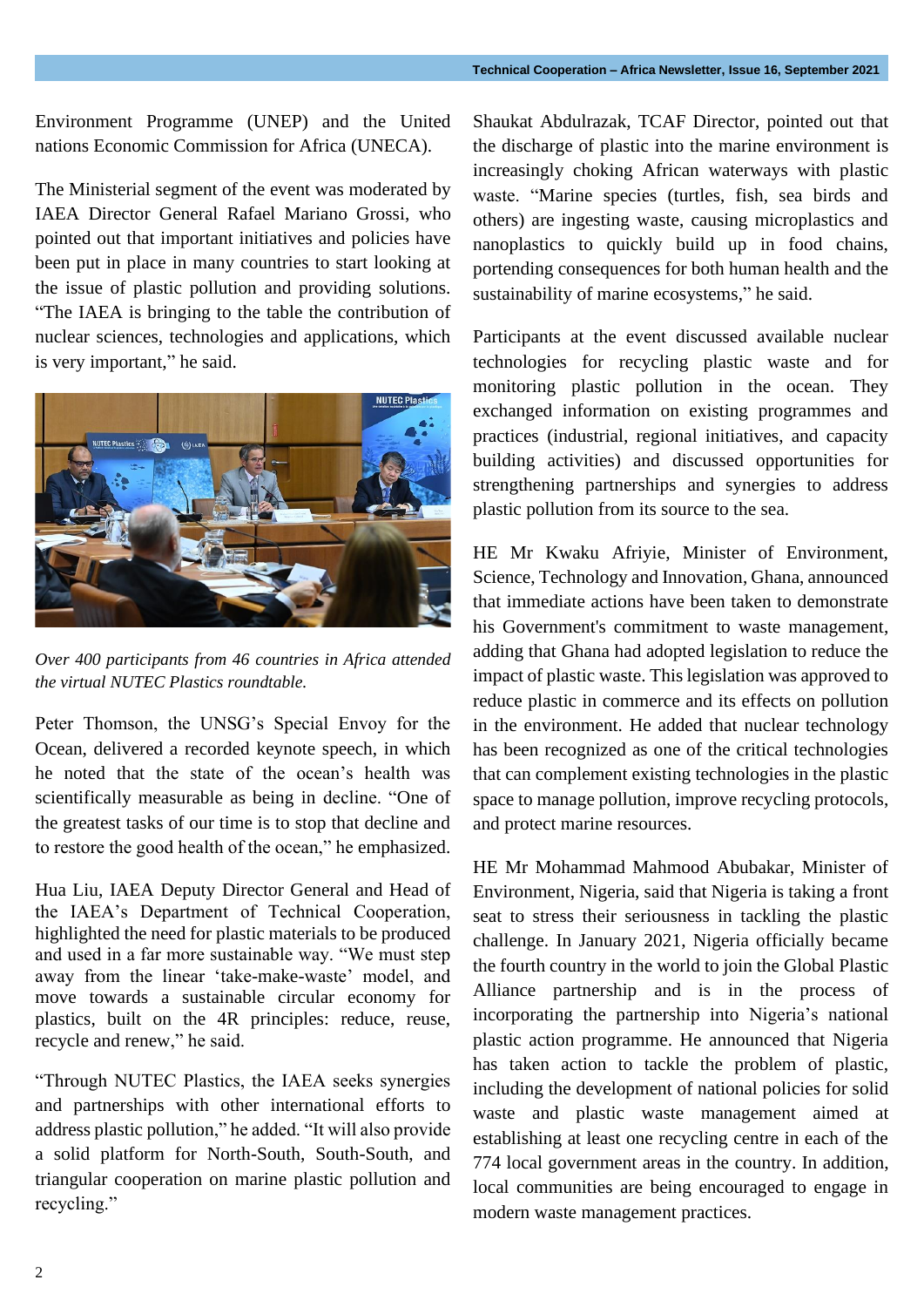

*Mr. Abdulrazak provided the welcoming remarks at the NUTEC roundtable.*

HE Mr Abdul Karim Sall, Minister of Environment and Sustainable Development, Senegal, highlighted his country's efforts to manage plastic waste. Senegal has adopted a new law (comes into effect in April 2022) that prohibits the production, import and distribution of plastic and encourages the management of plastic waste. The Minister proposed the establishment of a centre of excellence for nuclear techniques and applications to provide training and support in tracking and recycling plastic waste in Africa at the regional level.

HE Mr Yonis Ali Guedi, Minister of Energy in charge of Natural Resources Djibouti, showed that there are some initiatives launched at various different levels in Djibouti to deal with this environmental challenge, supported by NGOs, different associations, industrial sector and local communities to collect and recycle plastic. Measures have been taken by the Government of Djibouti to prohibit the use of non-biodegradable plastic. In 2020, the Ministry of the environment and sustainable development created a national policy for the preservation of the environment and particularly the fight against plastic waste. The Ministry of Energy as a long-term solution is encouraging biomass and established a large-scale project to produce energy from collected waste. He confirmed his government full support to the IAEA NUTEC initiative asserting that it is important to mobilize all technical institutional partners to support this initiative.

HE Mr Keriako Tobiko, Cabinet Secretary from the Ministry of Environment and Forestry, Kenya, noted that Kenya consumed more than 260,000 tons of plastic packaging each year, most of which is designed for single use, and of which less than 15 percent is recycled. Kenya has developed national policies and legislation related to sustainable waste management, plastic management, extended producer responsibility and chemical waste management. Kenya has concurred with the request by Peru and Rwanda to co-sponsor a resolution for a global agreement on plastic. He added that Member States really count on the NUTEC Plastics initiative and are keen to know more about the utility, safety, cost-effectiveness, scalability and impacts of radiation technology for recycling of plastic waste and for monitoring microplastics in the oceans. He expressed his country's willingness to enhance partnership and collaboration with the Agency in the areas of scientific research, technology transfer and development, capacity building and resource mobilization related to plastic waste, and other global environmental climate change issues.

HE Mr Aly Abou Senna, Head of the Environmental Affairs Agency of Egypt, said that one of the main impacts of the COVID-19 pandemic was the increase in the use of single use plastic bags, noting that Egypt is consumes more than 14 billion plastic bags per year. In 2020, he said, "Egypt adopted the Waste Management Law, to promote scientific research, technological development and innovation that enable the effective waste management including plastic pollution. Furthermore, the national solid waste strategy has been adopted and implemented. The first strategy for single use plastic minimization has been finalized, approved, and is going to be implemented."

Ms Juliette Biao Koudenoukpo, Director and Regional Representative, UNEP Regional Office for Africa, told the participants that between 60% and 80% of all marine litter is plastic, and that 13 million metric tons of plastic end up in the oceans every year. She emphasized that plastic pollution costs US\$ 13 billion in economic damage every year, and, if nothing changes by 2025, the ocean could contain one kilo of plastic for every three kilos of fish. "Potential waste accumulation in Africa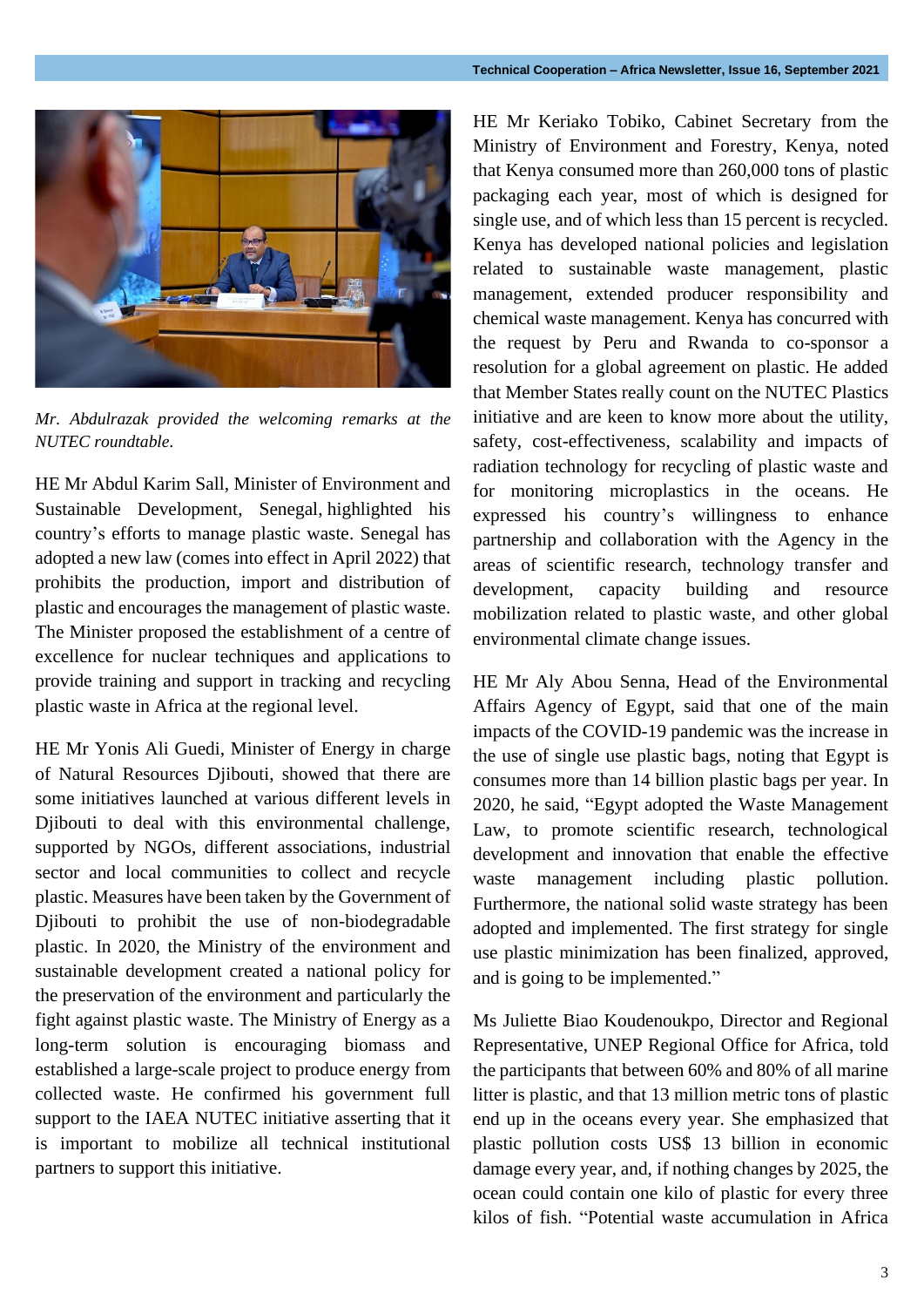presents a significant risk to human health, the environment and economy. In response to the environmental threat posed by plastic bags, UNEP focuses on real actions such as advocacy, awareness raising issue, enhancing the interface between policy and science, building global partnerships and alliances, and undertaking large scale initiative on singularity in some of the African countries," she said. Ms Koudenoukpo added that establishment of the African marine waste network is a critical step in facilitating collaboration and the development of regional and national action plans to tackle the marine pollution challenge.

Mr Jean Paul Adam, Director of Technology, Climate Change and Natural Resource Management Division, UN Economic Commission for Africa (UNECA), informed participants that UNECA has commissioned a report on unleashing the potential of the private sector in driving green growth and job creation. The report is aimed at facilitating the adoption of strategies that empower the private sector, small and medium enterprises to embrace sustainable value chains, reduce waste, including that associated with plastic, and create recycling business opportunities.

*Nader Hajizadeh, PO, TCAF*

### **32nd Meeting of AFRA Representatives**

The 32nd Meeting of AFRA Representatives was convened on 9th September in advance of the 65th IAEA General Conference and was attended by more than 124 high-level delegates of AFRA State Parties, 88 virtually and 36 in-person. The meeting participants included 24 Ambassadors from African Permanent Missions to the IAEA, and they were joined by a delegate of the United States who participated as an observer. The attendees endorsed the 2020 AFRA Annual Report, adopted the recommendation of Rwanda to host the 2022 TWGM, and the appointment of new members of AFRA's three management committees.

Opening the meeting, IAEA Director General Rafael Mariano Grossi cited the great suffering and hardship

that the COVID-19 pandemic has caused worldwide. He highlighted IAEA's assistance to 129 countries around the world, 44 of which were in Africa. "This experience, as part of the global pandemic response effort, reminds us of the value of international cooperation", said the Director General, advocating for enhanced collaboration between the IAEA and AFRA States Parties.



*Director General Grossi providing opening remarks at the Meeting of AFRA Representatives.*

Hua Liu, IAEA Deputy Director General and Head of the Department of Technical Cooperation, emphasized the need for Africa to establish and manage its own nuclear technology centres for training and development. Noting the availability of competent professionals and many high-quality institutions in Africa in the fields of human health, food and agriculture, industrial applications and more, he encouraged AFRA State Parties to identify more training centres that could be utilized to address the needs of the continent, which is one of the strategic goals of the Agreement.

Najat Mokhtar, IAEA Deputy Director General and Head of the Department of Nuclear Sciences and Applications, highlighted the value of the AFRA agreement. "Over several years, I have seen the significant contribution of AFRA to the well-being of millions of Africans through science and technology," she said.

Mr. Abdulrazak also noted the importance of the AFRA agreement in driving forward concrete action on regional priorities.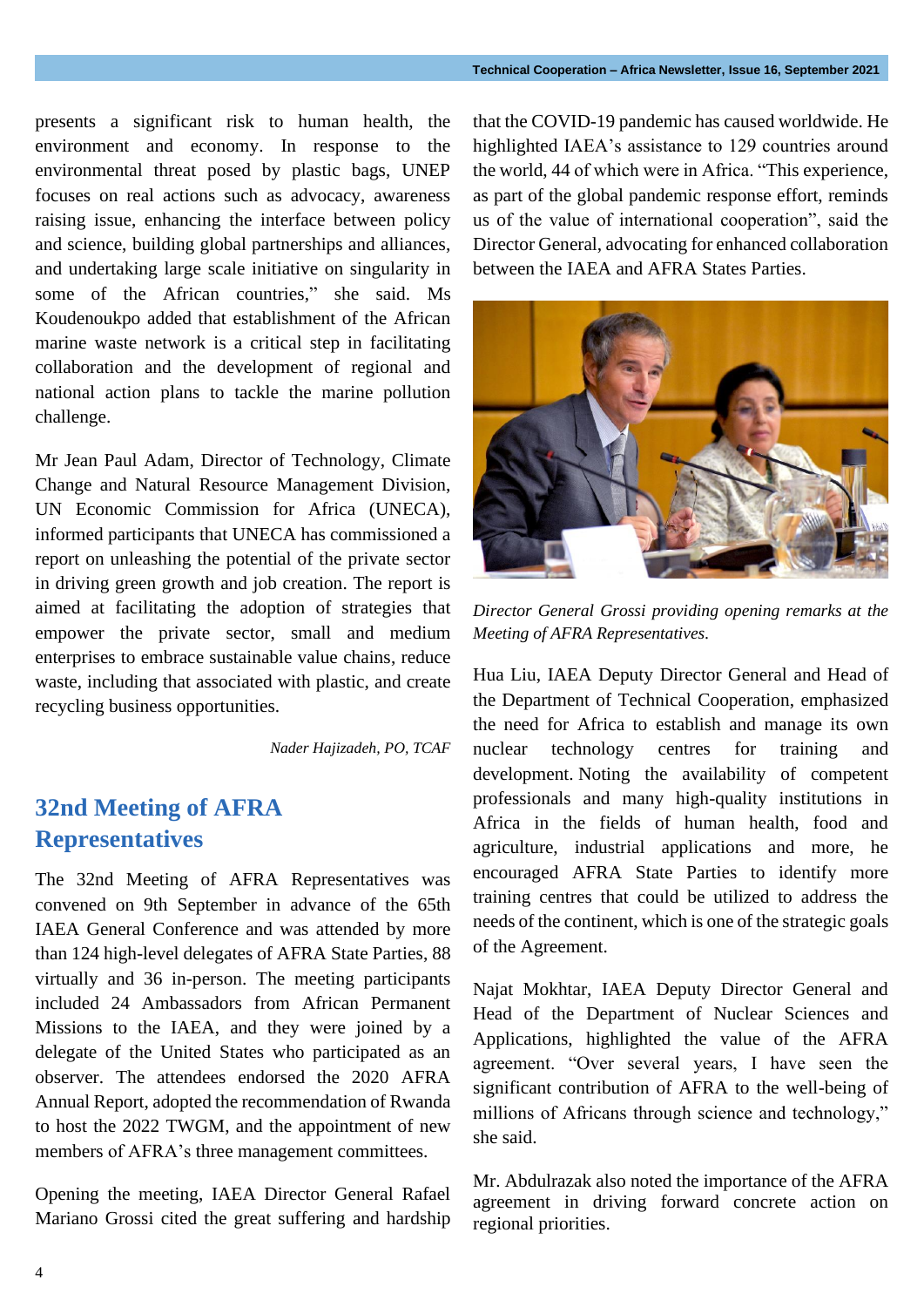

*DDG-TC speaking at the Meeting of AFRA Representatives*

He pointed out that AFRA submitted 18 regional project proposals for the 2022-23 TC Cycle, each addressing high priority areas. He emphasized that the AFRA State Parties would play an important role in improving the quality of TC programme implementation through enhanced monitoring towards clear outcomes at both the national and regional levels.



*DG Rafael Mariano Grossi with the attendees of the Meeting of AFRA Representatives*

At the meeting, Benin's term as AFRA Chair concluded and Niger's tenure began. It was agreed that Rwanda would take over the AFRA Chair in September 2022.

*Oscar Meless, PMO, TCAF*

### **Participation in cancer-related fora and update on partnerships in human health**

The Division for Africa was represented in various regional and international fora related to human health during the third quarter of 2021, with specific focus on cancer and discussions for identifying potential partnerships.

Mr. Abdulrazak delivered a statement at the **World Health Organization (WHO) Regional Committee for Africa** in its August 2021 meeting. He highlighted the Agency's partnership with WHO in diagnosis, treatment, and improvement of access to nuclear medicine, radiotherapy and services for women's cancers. His statement emphasized the IAEA's support to African Member States to mitigate the effect of the COVID-19 pandemic as well as the launch of the Zoonotic Disease Integrated Action [\(ZODIAC\)](https://www.iaea.org/newscenter/pressreleases/iaea-launches-initiative-to-help-prevent-future-pandemics) to strengthen global preparedness for future pandemics.

The IAEA together with Oak Ridge Laboratory coorganized a discussion on Nonproliferation and Peaceful Uses in Africa at the **Annual Meeting of the Institute of Nuclear Materials Management (INMM)/European Safeguards Research and Development Association (ESARDA)** held 23 August – 1 September. The panel discussion focused on the peaceful uses of nuclear techniques in relation to cancer. It included a component on women's empowerment. The successful female health professionals participating in the event shared their stories to inspire others. Director Abdulrazak joined representatives from African regulatory bodies as a panelist. He talked about the need for highly skilled professionals in the areas of nuclear technology and shared the success story of the first group of radiopharmacists who graduated this year in Morocco (see story below).

Discussions between UNAIDS and IAEA took place on the operationalization of the MoU on cooperation in comprehensive cervical cancer control. The first country that has requested support under this partnership is Kenya. The focal points from the respective organizations have been nominated and a meeting with the Kenyan counterpart is scheduled to take place in October to discuss and agree on the action plan.

Discussions with the Africa Centers for Disease Control and Prevention (Africa CDC) took place at senior management level and working level to consider areas of collaboration and identify specific aspects to focus on. The proposed areas agreed for collaboration are: (i) laboratory science: from basic labs to pathogen genomics work; (ii) zoonotic diseases to build on the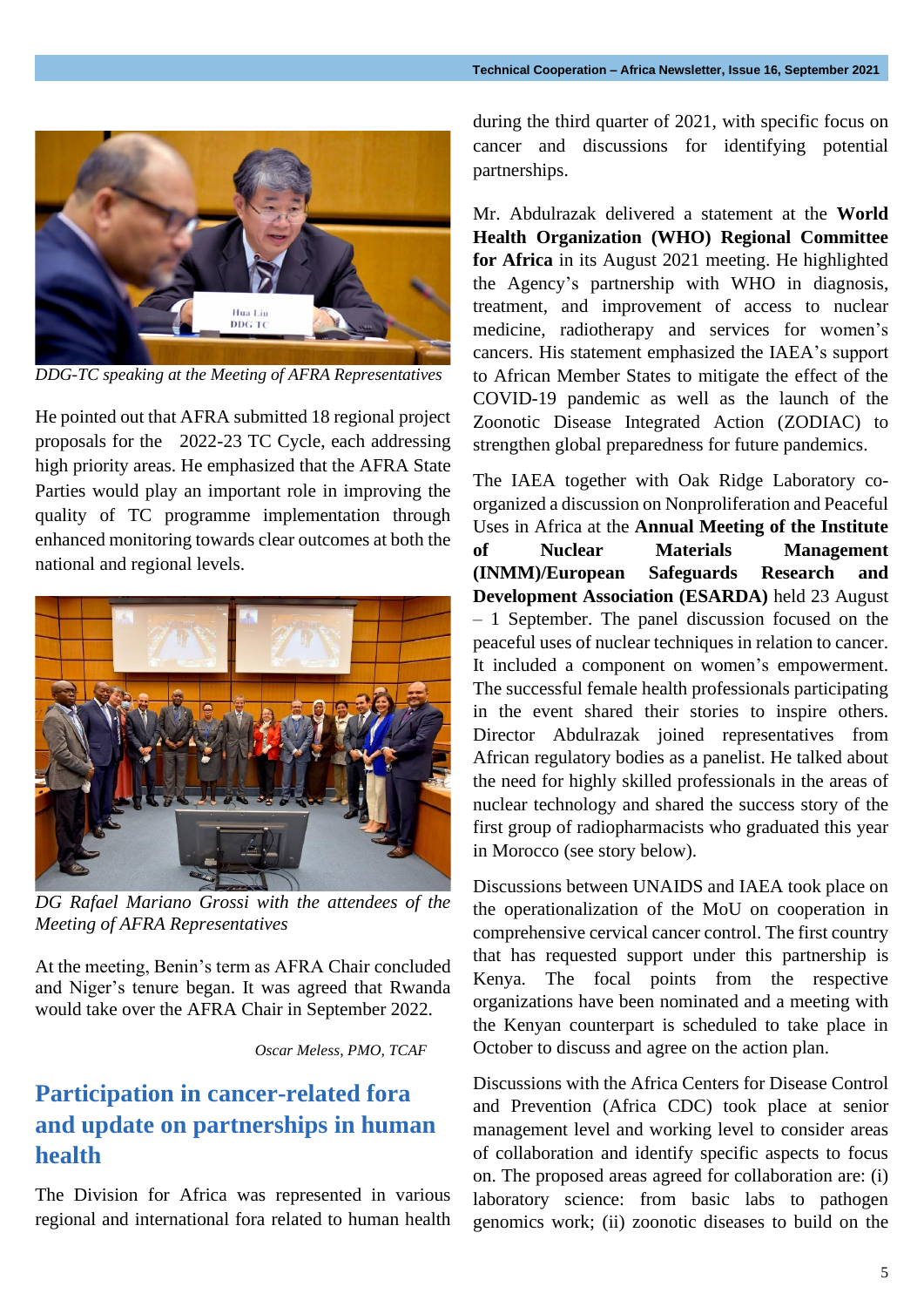ZODIAC initiative; (iii) non communicable diseases, (iv) emergency preparedness and response, and (v) capacity building for all medical staff who impact on human health around MSs national public health institutes. The next step will be to formalize an agreement.

*Valentina Varbanova, PMO, TCAF*

### **Strengthening medical imaging in Africa through regional projects discussed in a meeting between NA and WHO**

Streamlining resources and improving the effectiveness of international and regional support to African Member States in the field of medical imaging was the main objective of a virtual meeting organized by the IAEA TC Division for Africa on 8 July 2021 with key partners in medical imaging in the Africa region.

In addition to the IAEA technical officers from the Human Health Division and the NSRW Radiation Protection of Patients Unit, the meeting gathered representatives from WHO, Federation of African Medical Physics Organizations (FAMPO), Africa-Wide Campaign on Radiation Safety (AfroSafe), European Society of Radiology (ESR) and AFRA project scientific consultants to explore opportunities for synergies between WHO and IAEA projects/activities in Africa, together with regional partners and professional organizations.

Several technical cooperation projects, including RAF9064, 'Improving the Capabilities of Member States in Radiation Protection of Patients (AFRA) 2020- 2023', RAF6053, 'Enhancing Capacity Building of Medical Physicists to Improve Safety and Effectiveness of Medical Imaging (AFRA) 2018-2021' and a new AFRA regional project for the period 2022-2023 on 'Strengthening the Capacities for Radiopharmacy, Medical Physics and Radiology for Expansion and Sustainability of Medical Imaging Services — Phase II (AFRA)' have been designed to strengthen medical imaging services in Africa. These projects will be complemented by WHO when they launch a new project to conduct large surveys on radiology services and practices in Africa in English, French and Portuguese. Participants discussed ways and means to improve communication and coordinated actions for more effective partnership under the framework of these projects.



*Presentation during the virtual meeting on strengthening medical imaging in Africa*

A key area identified for future collaboration was the development of the AFRA strategy for enhancing capabilities and strengthening sustainability for radiology services in Africa. This is one of the expected outputs of the upcoming AFRA regional project for 2022-2025.

 *Imen Bentouhami, PMO, TCAF*

### **IAEA Supports Improved Aquifer Management in Climate Change Affected Namibia (success story)**

The IAEA, Namibia's Ministry of Agriculture, Water and Land Reform, and Germany's Institute of Geosciences and Resources are collaborating to investigate Namibia's water resources to protect and ensure sufficient water supplies all year round. The project will use isotope hydrology techniques to monitor groundwater resources and to assess the impact of climate change and variability in water from major aquifers in the southwestern part of the country.

"Using isotopes to assess our groundwater resources is of extreme importance to us for maintaining reliable sources of water throughout the country," said Anna Kaupuko David, a hydrogeologist at Namibia's Ministry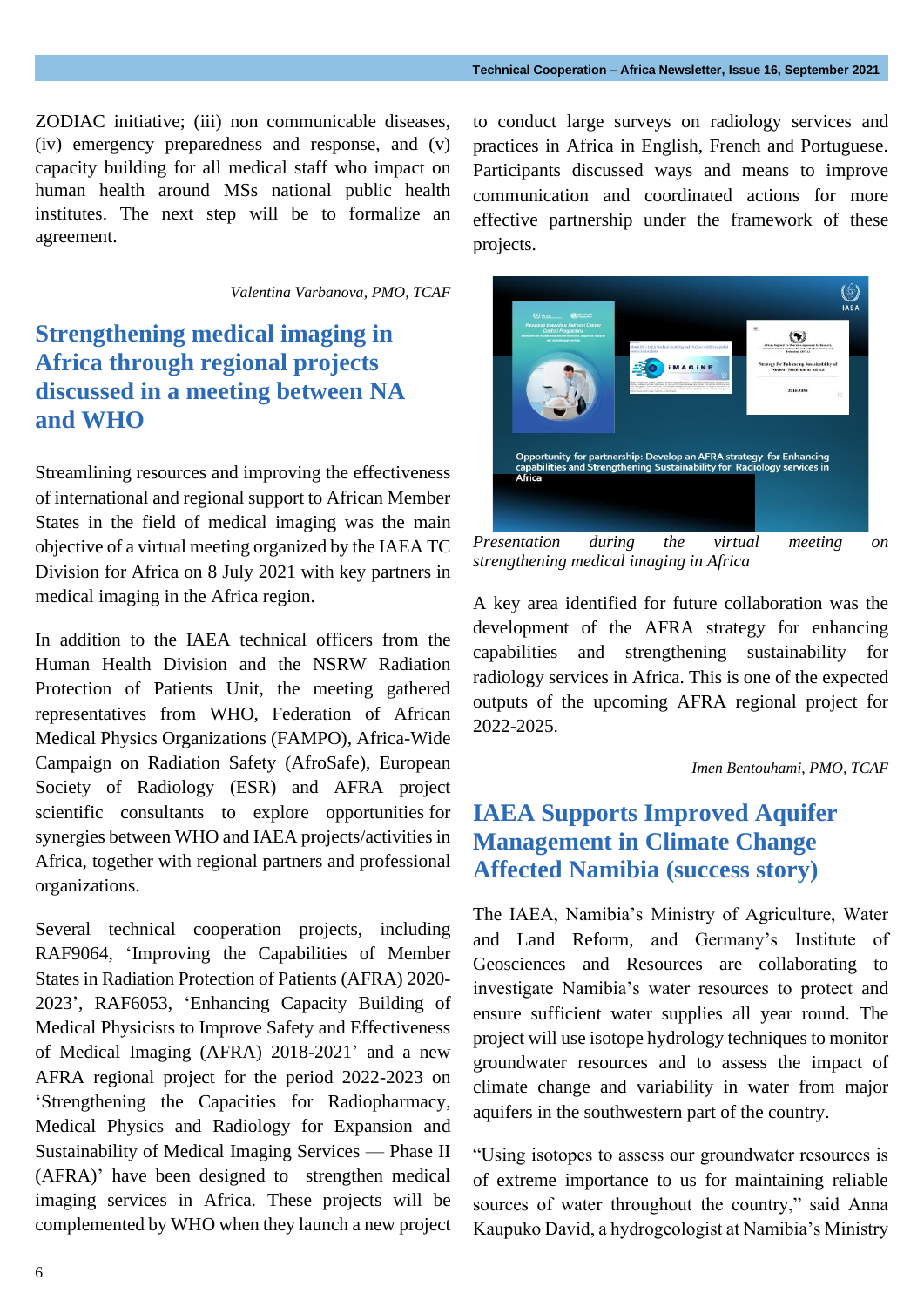of Agriculture, Water and Land Reform. Faced with the potential of devastating droughts in her country, Kaupuko David wants to use isotopic techniques to assess if the country's current plans are sufficient. "If we suffer from a drought, the Windhoek aquifer becomes our emergency water supply for the city and can last at least three years. However, it's unclear how using the aquifer in this way would impact its future and we've been trying to use surface water from our dams to recharge it for times of drought. But with a growing population, it's never enough," she said.



*Namibia is the driest African country south of the Sahara Desert. Sandwiched between the Namib and Kalahari deserts with only five permanent rivers, Namibia is prone to droughts and suffers from limited freshwater resources.*

Isotope hydrology techniques are a well-established tool for the assessment of groundwater resources and could be the problem solver for Namibia's droughts, said Ioannis Matiatos, isotope hydrologist at the IAEA. "At the IAEA, we've been closely collaborating with experts from all around the world on the use of environmental isotopes to improve the availability and sustainability of freshwater resources."

Though the COVID-19 pandemic has delayed IAEA experts from visiting Namibia as planned, cooperation has continued virtually. An online training course launched at the end of May 2021 helped participants understand how isotope hydrology can be used to accurately assess and manage groundwater. "The training session taught us how to plan our field trips and collect samples of stable isotopes, as well as considerations and equipment needed to collect good quality samples for analysis," said Kaupuko David. "We are looking forward to an upcoming fellowship in

Germany where we hope to learn more about analyzing samples and deriving actionable information from the data."

*Anna Grigoryan, PMO, TCAF*

#### **PMOs' Brainstorming Meeting on the Draft TC Programme Strategy for the Contribution of Nuclear Technology to the Achievement of the SDGs**

The draft TC programme strategy on the contribution of nuclear science and technology to the achievement of the SDGs was discussed at a meeting organized in the framework of the TCAF series on results-based management. The draft was prepared by the interdivisional working group established by the Deputy Director General and led by the Director of the TC Division for Planning and Coordination (TCPC). The Division for Africa is represented in this working group by Adeline Djeutie and Oscar Meless.

The TC programme strategy is meant to provide a roadmap to ensure that the TC programme remains credible, relevant, visible, and dynamic and is calibrated to support Member States in their efforts to achieve the SDGs.

#### *Oscar Meless, PMO, TCAF*

#### **RBM meeting on forward planning for the New TCP (2022-23)**

The Division for Africa organized a meeting on forward planning for the 2022 – 2023 TC programme, within the framework of its continuous effort to raise awareness on the importance of results-based management. The relevance of this meeting cannot be overstated, as failing to plan is planning to fail.

To facilitate the timely placement of fellows, DIR-TCAF invited the PMOs and the implementation teams to consolidate the demand for fellowships by thematic and related fields of activity. He also encouraged the team to identify now, in coordination with the technical officers, the list of possible host institutions for these fellowships. The understanding of demand and supply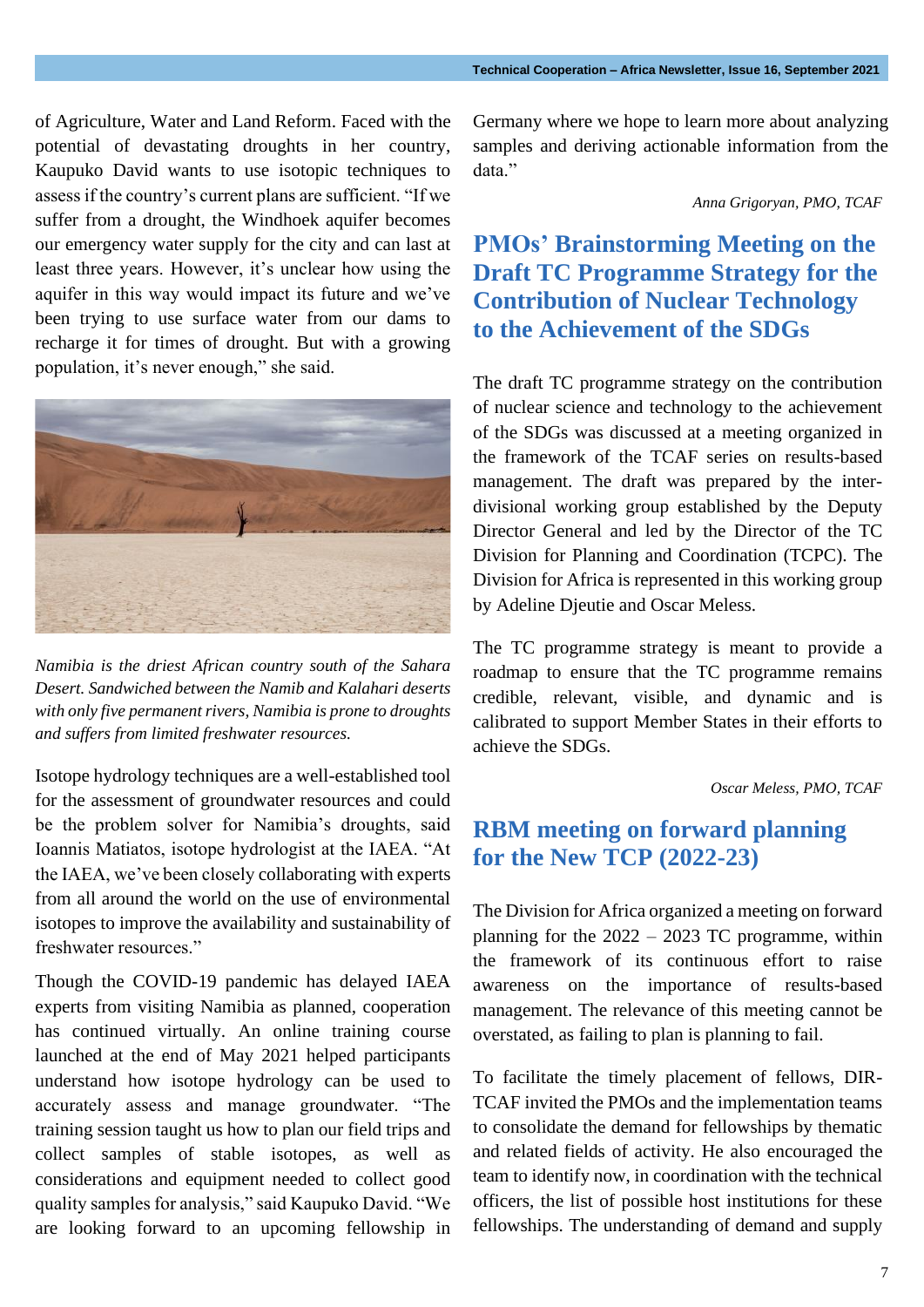will improve the ability to place fellows in a timely manner and to make better use of the host institutions, which will also be able to plan. This approach will minimize, as far as possible, the over- or underutilization of the capacity of available host institutions.

*Oscar Meless, PMO, TCAF*

# **With IAEA Support, African Students Graduate from First French language Master's Programme in Radiopharmacy**

Burkina Faso, Cote d'Ivoire, the Democratic Republic of Congo and Mauritius will now have certified radiopharmacists for the first time. Following two years of training through a pioneering IAEA-supported master's degree programme, the graduate radiopharmacists will help to meet the growing need for radiopharmacists in Africa.

The students were part of the first cohort of students who received their Masters in Radiopharmacy at a public ceremony hosted by the Moroccan National Centre for Energy, Nuclear Sciences and Techniques (CNESTEN) in July. Held at the Mohammed V University in Rabat, and organized in collaboration with CNESTEN, the programme is the first postgraduate curriculum in radiopharmacy in French in Africa.

The French language Master's programme evolved from an ongoing [IAEA technical cooperation project](https://www.iaea.org/newscenter/pressreleases/iaea-helps-african-countries-in-the-production-and-use-of-radiopharmaceuticals-for-cancer-and-other-diseases)  [launched in 2018](https://www.iaea.org/newscenter/pressreleases/iaea-helps-african-countries-in-the-production-and-use-of-radiopharmaceuticals-for-cancer-and-other-diseases) to enhance radiopharmacy capacities in Africa.

The curriculum includes practical exercises at CNESTEN's molecular biology laboratories; work with aseptic techniques, hot cells and cyclotrons managed by the company Cyclopharma; and exploration of the operation of both radiopharmaceutical production and radioactive waste management facilities. Students also participate in a [train-the-trainers event](https://www.iaea.org/newscenter/news/with-iaea-support-african-professionals-learn-how-to-deploy-the-latest-radiopharmacy-technologies) to strengthen their ability to support further deployment of radiopharmacy technologies in their respective countries.



*Students graduate from first French-language master's Course in Radiopharmacy in Africa.*

"Radiopharmaceutical science is a dynamic and growing field with continued demand for qualified professionals," explained Melissa Denecke, Director of the IAEA [Division of Physical and Chemical Sciences.](https://www.iaea.org/about/organizational-structure/department-of-nuclear-sciences-and-applications/division-of-physical-and-chemical-sciences) "The Master's programme is empowering these graduates and will contribute to strengthening the management of cancer and other diseases on the African continent."

"These students have a vital role to play and are accountable for establishing radiopharmacy services and supporting improved human health in their countries," said Shaukat Abdulrazak, Director of TCAF in his statement at the graduation ceremony. He noted that the Division for Africa supported nine students in the MSc Programme in radiopharmacy in French. This is in addition to eight students currently enrolled in the MSc Programme in English (in South Africa), four of whom will graduate by end 2021. The regional project also supported the specialization of one Senegalese radiopharmacist who received his Diploma from Belgium. Two train-the-trainers' courses for hands-on training of senior radiopharmacists were also supported over the last two years. Additionally, e-learning modules have been developed and will be launched soon to support postgraduate education in radiopharmacy.

Abdulrazak added that even though many African Member States have established nuclear medicine services, they do not have established radiopharmacies.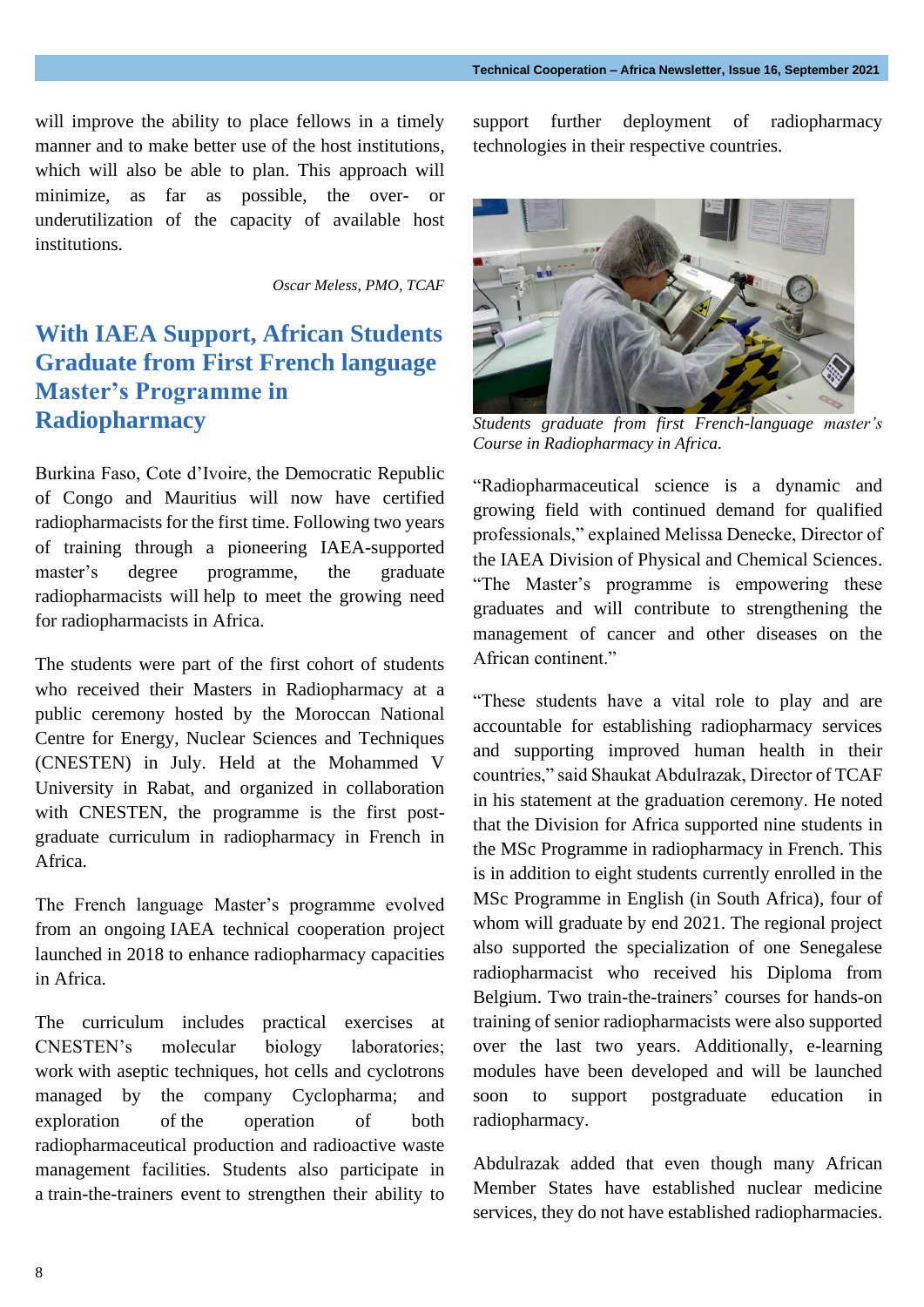In addition, there is a severe lack of qualified radiopharmacists (about 70 radiopharmacists are available in 11 Member States, 50 of those are available in two Member States).

Additionally, African countries need support to establish their radiopharmacy related regulations (currently four AFRA State Parties have established regulations related to radiopharmacy). The rest address radiopharmaceuticals under radiation protection regulations.

To address these issues, the IAEA assists Member States through national projects and regional AFRA projects that supporting capacity building in radiopharmacy (train-the-trainers' courses for senior radiopharmacists, establishing education programmes in radiopharmacy and supporting the upgrading of radiopharmacy facilities in Africa according to international standards).

Jean Eric Granger, Côte d'Ivoire, explained his motivation for pursuing the degree. "After seeing the increasing incidence of cancer in my country, I decided to pursue training and accreditation in radiopharmacy, he said. "My next step is to return to the Institute of Nuclear Medicine in my country to support its inauguration and to begin working toward the wellbeing of the Ivorian people. I would like to continue my studies and obtain a PhD in radiopharmacy, eventually supporting the future generations of radiopharmacists in my country."

Kiswendsida Victor Gansonre, Burkina Faso, highlighted the importance of ensuring that radiopharmaceuticals are developed, manufactured, and controlled in line with international standards. "Radiopharmacy helps nuclear medicine to achieve high standards and concrete results by providing specific, safe, and effective radiopharmaceutical drugs," he said.

*Nader Hajizadeh, PO, TCAF*

# **10th Postgraduate Education Course (PGEC) on Radiation Protection and Safety of Radiation Sources for English-Speaking Countries opens**

The PGEC is a comprehensive training programme that targets young professionals at graduate level or equivalent and helps them build a sound basis in radiation protection and the safety of radiation sources.

The 10th edition of this programme, hosted by the School of Nuclear and Allied Sciences of Ghana Atomic Energy Commission (GAEC) in Accra, opened on Monday 13 September in a virtual meeting.

Prof B.J. Nyarko, Director General of Ghana Atomic Energy Commission, gave the welcome remarks, and the opening statement was delivered by Prof. Yaw Serfor-Armah, PGEC Director and Dean of the Graduate School of Nuclear and Allied Sciences.

Director Abdulrazak, in his opening statement, expressed the IAEA's appreciation to the School of Nuclear and Allied Sciences (SNAS) for hosting the 10th edition of the PGEC. "Through your continued collaboration, this programme has successfully trained a new generation of radiation protection officers in Africa," he said. "Building Member States' capacities through capacity building to enhance the radiation safety infrastructure in Africa is one of the most important strategic goals set by the Division for Africa".

Abdulrazak said that almost 20% of the TCAF budget has been allocated to safety in the 2020-2021 TC programme, third among the regional priorities after food and agriculture and human health. The same percentage has been considered in the design and formulation of the 2022-2023 TC programme cycle.

Radiation safety is one of the highest priorities in the Regional Programme Framework (2019-2023) of the Division for Africa and the high percentage of African Member States with good progress on radiation safety is one of the success criteria that will be used to measure success under the TCAF strategy. Abdulrazak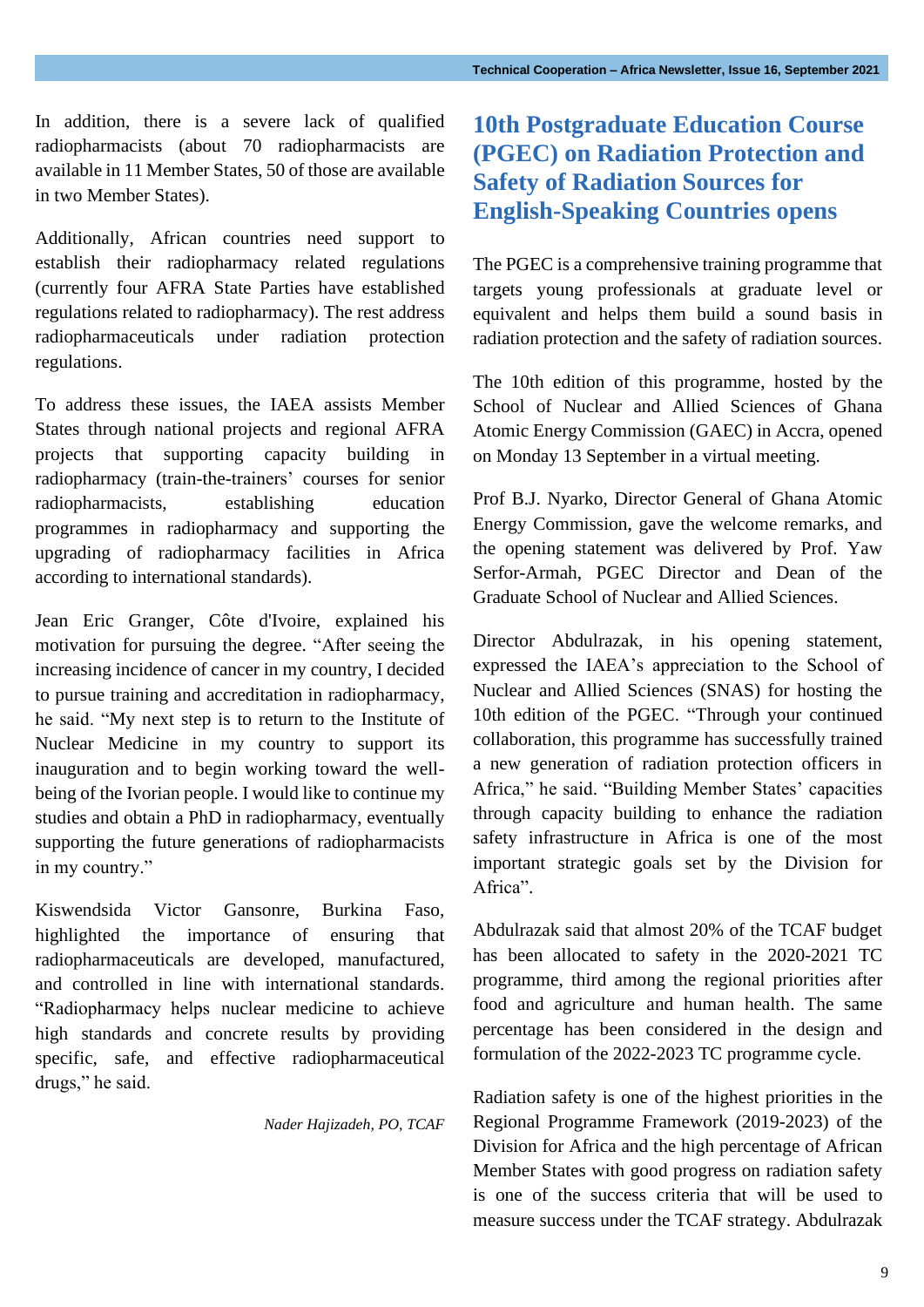stressed that without an adequately and effectively established safety infrastructure in Member States, the IAEA will not be able to help them to benefit fully from the peaceful uses of nuclear science and technology. He noted that today at least one third of African Member States have an adequate national safety infrastructure in place. However, 16 Member States do not have any radiation safety infrastructure.

Abdulrazak added that IAEA works closely with its partners and African Member States to build their capacities to comply with the IAEA safety and security standards. The PGEC is one of several activities organized by the IAEA to enhance relevant Member State capacities.

Since 2005, the IAEA has organized 19 PGEC training courses in both English and French. Angola and Mozambique (Portuguese-speaking) participate in the PGEC National Training course in Brazil. Since 2005, 534 candidates have participated in the PGEC with 60% to 40% gender representation. The knowledge and skills acquired have helped Member States to address specific radiation protection and safety issues. Today, some 70% of trained PGEC participants are working in national regulatory authorities.

Finally, Abdulrazak noted that despite these efforts and increasing compliance with IAEA safety standards in a few countries, the status of radiation safety and security in Africa should be further improved. Trainee participation in the new PGEC will complement IAEA's continued assistance through expert missions, staff training, workshops/meetings and policy advice to build national capacities to develop and promulgate nuclear law, establish a viable independent regulatory authority, and develop regulations for the delivery of technical services.

#### *Nader Hajizadeh, PO, TCAF*

#### **Group Fellowship Training hosted by Egypt under regional project RAF5084**

Egypt hosted a group fellowship training from 15 to 26 August 2021 under the framework of the regional project RAF5084, 'Strengthening Food Contaminant Monitoring and Control Systems and Enhancing Competitiveness of Agricultural Exports using Nuclear and Isotopic Techniques'.



*RAF5084- Group Fellowship Training, August 2021*

Five professionals from Kenya, Malawi, Mali, Rwanda, and Uganda gained knowledge in the conformity assessment requirement of the ISO/IEC 17011:2017 standards as well as on general requirements for proficiency testing according to ISO/IEC 17043: 2010 Standard.

The training aimed to expand the scope of regional proficiency testing and reference materials for food contaminants in Africa. This will help to improve regional capabilities to produce tailored reference materials for proficiency testing and will enhance the excellence and reliability of food safety testing laboratories by 2023.

#### *Sulafa Karar, PMO TCAF*

#### **Progress in the Implementation of the Zoonotic Disease Integrated Action (ZODIAC) Project**

144 ZODIAC National Coordinators (ZNCs) have now been nominated, and 117 countries have nominated their national laboratory (ZNL) to participate in the Agency's ZODIAC Coordinated Research Projects (R&D).

96 Member States have replied to an online questionnaire addressed to all ZNLs in the TC recipient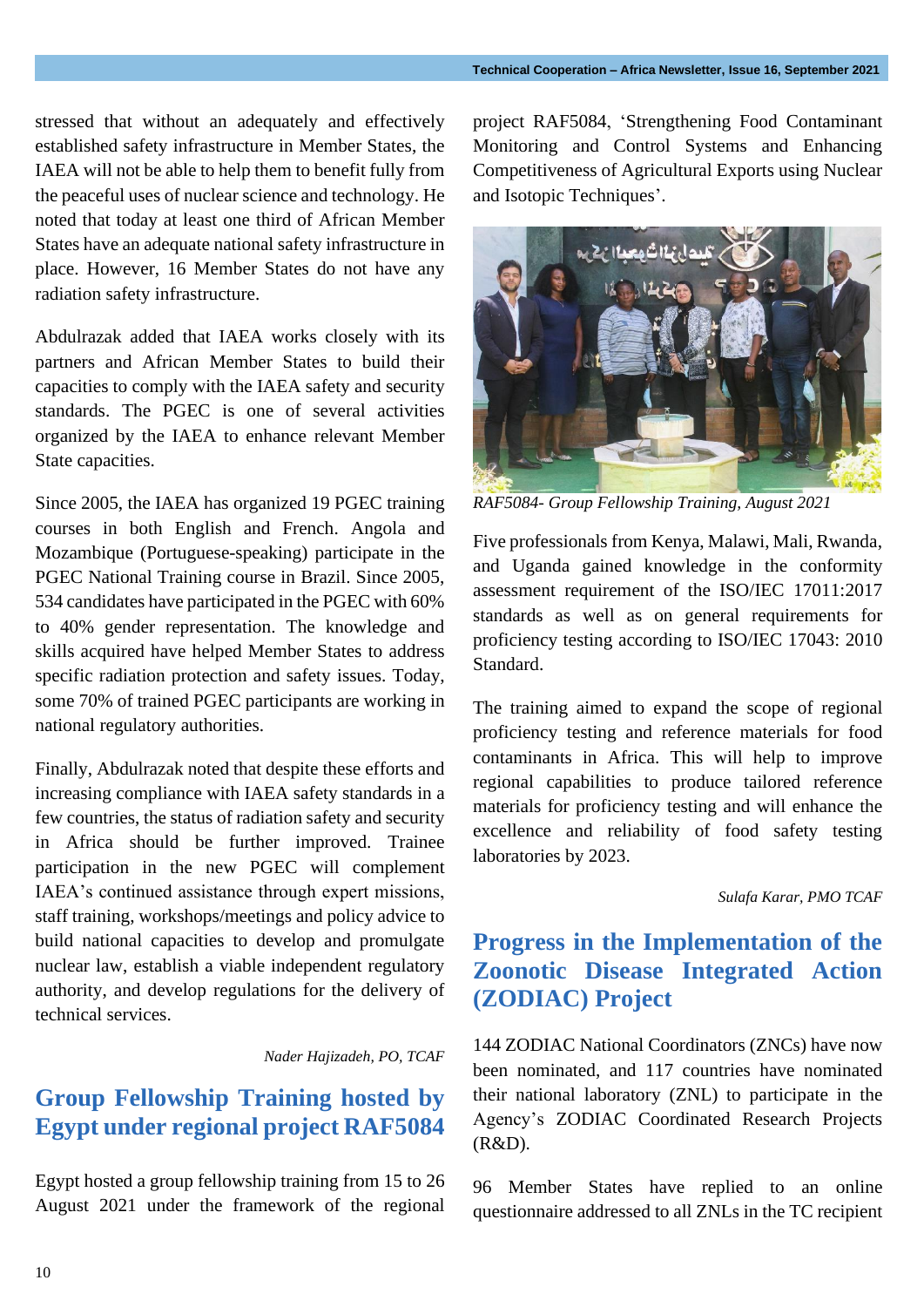Member States. The questionnaires are being assessed to determine ZNL capacities to participate in the project, as well as their ZODIAC-related needs.

These needs will be addressed under ZODIAC Pillar 1 which is supported by the off-cycle, interregional TC project INT5157, 'Supporting National and Regional Capacity in Integrated Action for Control of Zoonotic Diseases'. This extrabudgetary INT project (total estimated budget: EUR 85M) has so far received financial support from Belgium, Bulgaria, Estonia, Japan, Pakistan, and Portugal.

Substantial progress has been made in the development of ZODIAC since the last TCAF Newsletter. In mid-August, regional meetings were held with the 25 Phase-1 ZNL focal persons, during which equipment packages pre-designed by the Secretariat for serology, molecular diagnostics and genome sequencing were presented and discussed.

The 25 Phase-1 ZNLs provided feedback on adjusting the equipment packages to their specific needs. This feedback was examined in detail and, whenever necessary, revised or fine-tuned in coordination with the ZNL focal persons.

By the end of August, 25 requisitions were raised for a total amount of  $\epsilon$  2 949 455 under EBT-JPN of INT5157. Twenty requisitions have been made for serology and molecular diagnostic packages and five for genome sequencing package, for the 25 Phase-1 ZNLs recipients. This includes ten African ZNLs (Angola, Botswana, Chad, Congo, Libya, Mauritania, Mauritius, Rwanda, Senegal, Tunisia).

In the next weeks, the training for serology, molecular diagnostic and genome sequencing will be organized (supported financially by the Japanese donation) and the training material for bio-risk management will be developed in cooperation with international experts (supported financially by the Belgian donation). A train-the-trainers programme is also envisaged under INT5157. It will however require additional funding to support its implementation.

*Michel Warnau, Section Head, TCAF*

#### **Meetings Attended by DIR-TCAF**

1. DIR-TCAF and SHs-TCAF (together with technical colleagues from NA) participated in a virtual meeting with officials from the World Bank to review opportunities for collaboration in the water sector in the Sahel. There are potential synergies in Mauritania, Burkina Faso and Niger. The meeting recognized that the regional approach is preferred, and support provided at national level should preferably feed into the characterization of regional, shared resources. The meeting encouraged technical staff from both IAEA and World Bank to liaise with respective counterparts and bring these together as a next step.

2. DIR-TCAF gave a keynote presentation during the National Commission for Science, Technology and Innovation (NACOSTI) Multi-Sectoral Conference on STI, entitled *STI Governance, and Mainstreaming: Infusion in National Development Agenda in a Disrupted World*.

The conference was convened by NACOSTI in collaboration with key partners within the Science, Technology and Innovation (STI) ecosystem. It was held both virtually and physically with the aim of convening industry leaders and principal industrialists, STI institutions, private sector, innovators, professionals, leaders, scholars, intellectuals, scientists, and researchers to exchange and share their experiences, STI achievements and developments, R&D results, and networks on all aspects of science, technology and innovation. The conference also provided a platform for professionals, practitioners, inventors, innovators, entrepreneurs, scholars, researchers, and educators to present and discuss the most recent innovations, scientific and technological advancements, and STI trends and trajectories, in a world disrupted by the pandemic.

3. DIR-TCAF and SH-TCAF1 visited the new IAEA laboratories in Seibersdorf. During the visit, DIR-TCAF met with the Laboratory Coordinator and discussed opportunities to host African candidates for fellowships trainings. The tour included a visit and meetings with the Heads of the Insect Pest Control Laboratory, Food and